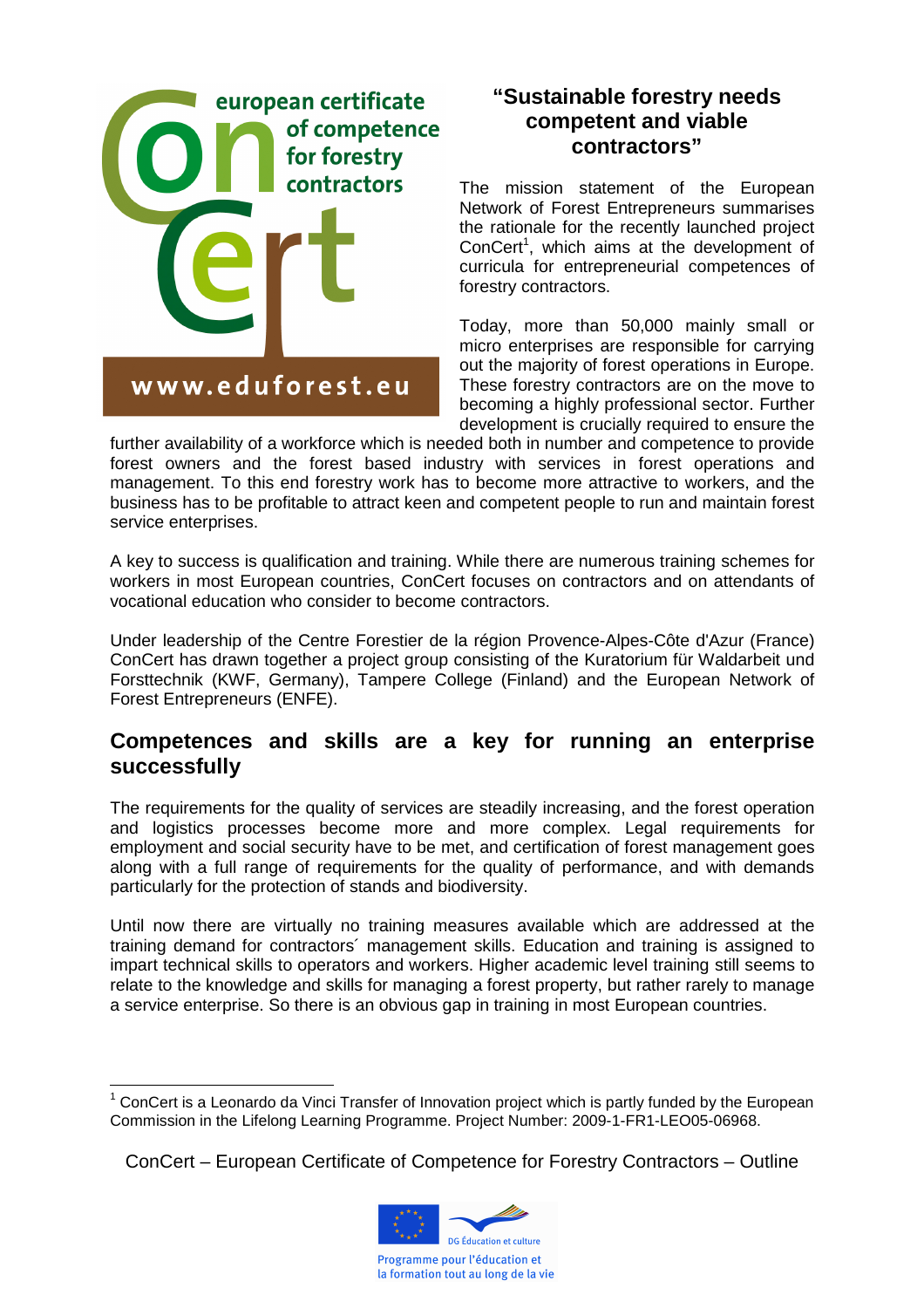

An obstacle to further education of contractors is that time and resources allocated to training are rather limited due to the high economic pressure contractors face in their day to day business. Many contractors who already are in business have a keen practical knowledge of their operations and a high level of technical skills, either obtained in vocational training or in training on the job, but they rarely achieved training or education for managerial tasks.

The competence requirements need to be met with training offers on vocational training level, and in further education schemes which need to be designed in a way that they really meet the actual training needs of contractors who are already in business.

# **A Certificate of Competence must be European**

The prove of competences of contractors and forestry workers more and more becomes a requirement in the technical specifications of tenders for forest operations, and it is one of the core requirements in the criteria of the major forest management certification schemes. The ConCert training and certification shall be designed in a way, that a certificate for the successful attendance in ConCert training can deliver this evidence.

The reasons are obvious, that the training standards and the training content must be developed and certified on European level. Free movement of services within the European Union already is the order of the day, particularly when one observes the high number of enterprises which work outside their own country when a storm has hit a forest area, and at the latest in 2014 the free movement of workers will be reality for all citizens of the European Union. It needs to be ensured, that a certificate obtained in one country will be understood and acknowledged in the second country. Therefore, ConCert aims at a training curriculum which will be implemented in all European countries, and which will be certified according to European standards.

### **A Curriculum based on knowledge of good practice and actual training demand**

ConCert will deliver a curriculum for managerial tasks in small and medium forest enterprises that will be based on the knowledge of good practice in forest operations which has been compiled in the "Guide to Good Practice in Forest Contracting"<sup>2</sup>. This guide offers a wide range of examples for enterprise and competence development which can be used as learning content in ConCert training.

However, we start the process with defining the competences of contractors which are required to cope with the future demands for managing an enterprise successfully. A lot of work has already been done in the past with developing tools for skills assessment, both of contractors and workers, staring in our project  $ENQua\overline{F}or^3$  and further refined in COMFOR<sup>4</sup>. The skills assessment tool will be used to achieve a solid knowledge about education needs

 $\overline{a}$  $2$  This guide is published by the FAO and can be downloaded from the ENFE Website.

<sup>3</sup> www.enquafor.com

<sup>4</sup> http://www.enfe.net/comforopen/comfor.htm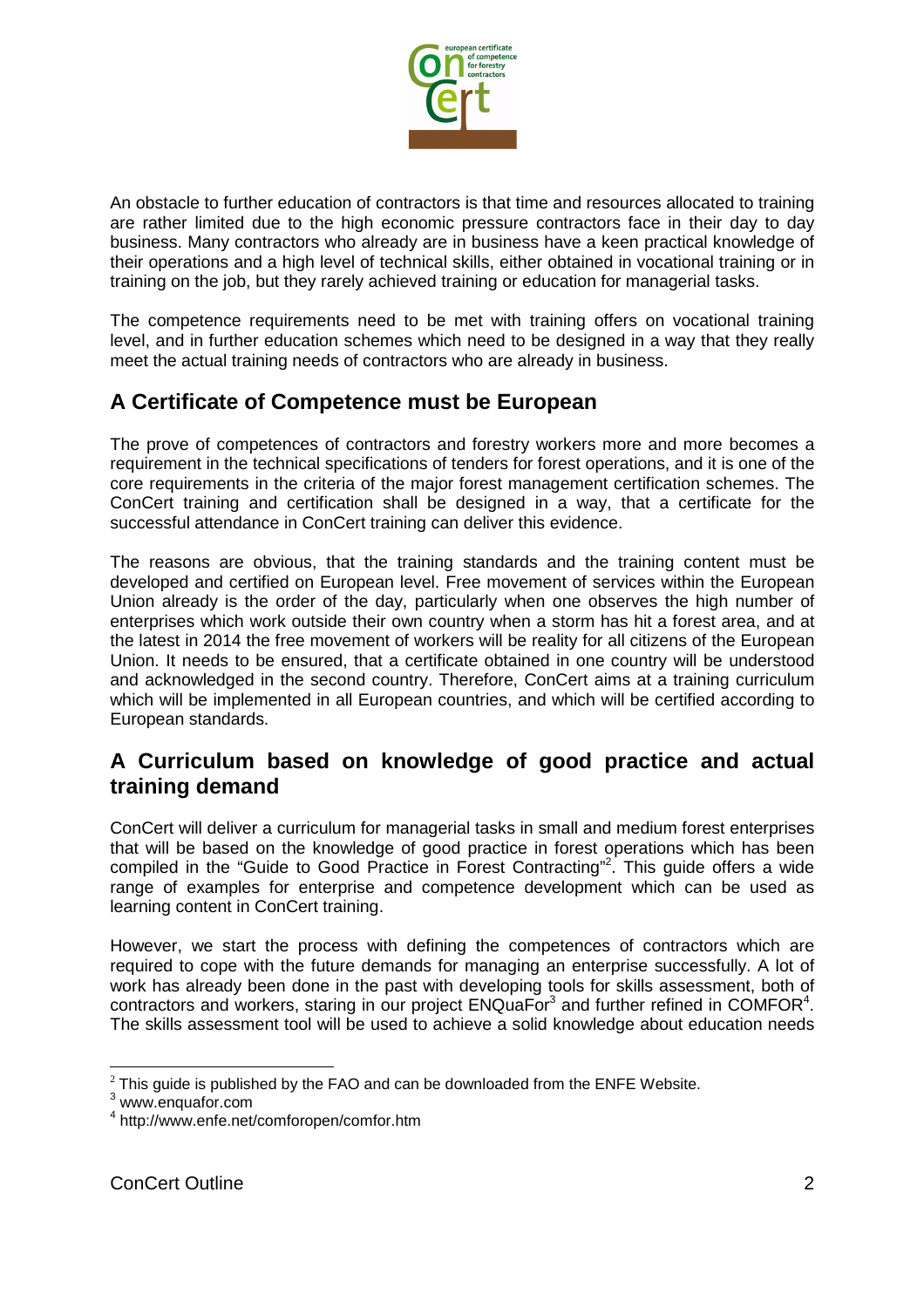

for contractors. Based on this knowledge, a curriculum will be designed, and it will be tested in at least three training centres to ensure its practical applicability.

The project ConCert has a duration of just two year, so by October 2011 the curriculum shall be ready to be provided to all European countries via the ENFE and its membership, and by the wider Eduforest Network.

### **A certificate which will be managed by a competent agency**

Of course any certificate that attempts to be credible and reliable needs to be managed and governed competently. The ideal body for this purpose will be the European Forestry and Environmental Skills Council (EFESC) which is in the process of founding. EFESC is an entity that will be established to manage the European Chainsaw Standard (ECS) which equally is in the process of development and supported by a Leonardo da Vinci grant<sup>5</sup>. EFESC is the initiative of experts from forestry training centres and industry and shall become the umbrella organisation which manages European forestry and environmental skills certificates.

# **ConCert: An important pillar in the contractor development strategy**

Like said in the introduction, enterprise development and competence development are crucially needed to prepare the forestry contracting sector for the future demands from forest management and forest based industries. Therefore ENFE, the European Network of Forest Entrepreneurs follows a strategy of research and development which serves its membership with tools for continuous development.

Management competences form a basis of entrepreneurship and successful businesses. Therefore ConCert has an outstanding importance in the development strategy.

A number of recent and actual projects under leadership or participation of, and contribute to the overall goal of viable forest enterprises ENFE established the networks to implement results.

Training and Competence Development

- ENQuaFor
- Innovawood EDU
- EFESC
- **ConCert**

Health and Safety

- Ergowood
- COMFOR
- Safety and Forestry Training

<sup>&</sup>lt;u>Fill concent consects the concenting</u><br>The added as soon as website <sup>5</sup> reference is online.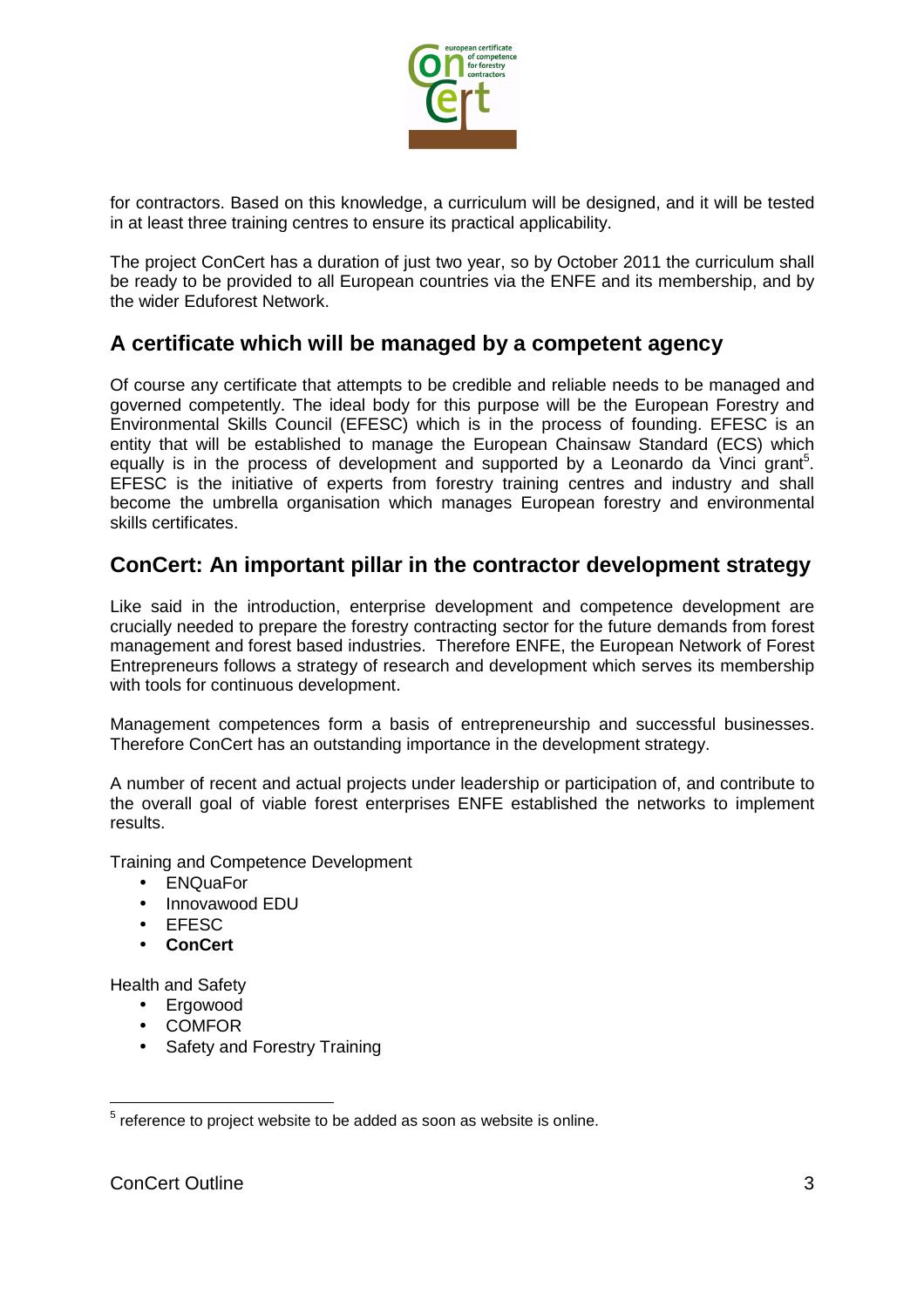

Quality Management and Certification

- Good Practice in Forest Contracting
- $CeFCo<sup>6</sup>$
- **EFECT**

All these projects and initiatives are closely bound into a enterprise development strategy. They build upon each other and are assigned to form complementary elements in the European Forest Entrepreneurs Certificate EFECT which is under construction and shall become the European Standard for good performance of forestry contractors.

![](_page_3_Figure_6.jpeg)

**Sustainable forestry needs competent and viable contractors** 

entially controlled the controlled to the added as soon as website is online.<br>The ference to project website to be added as soon as website is online.